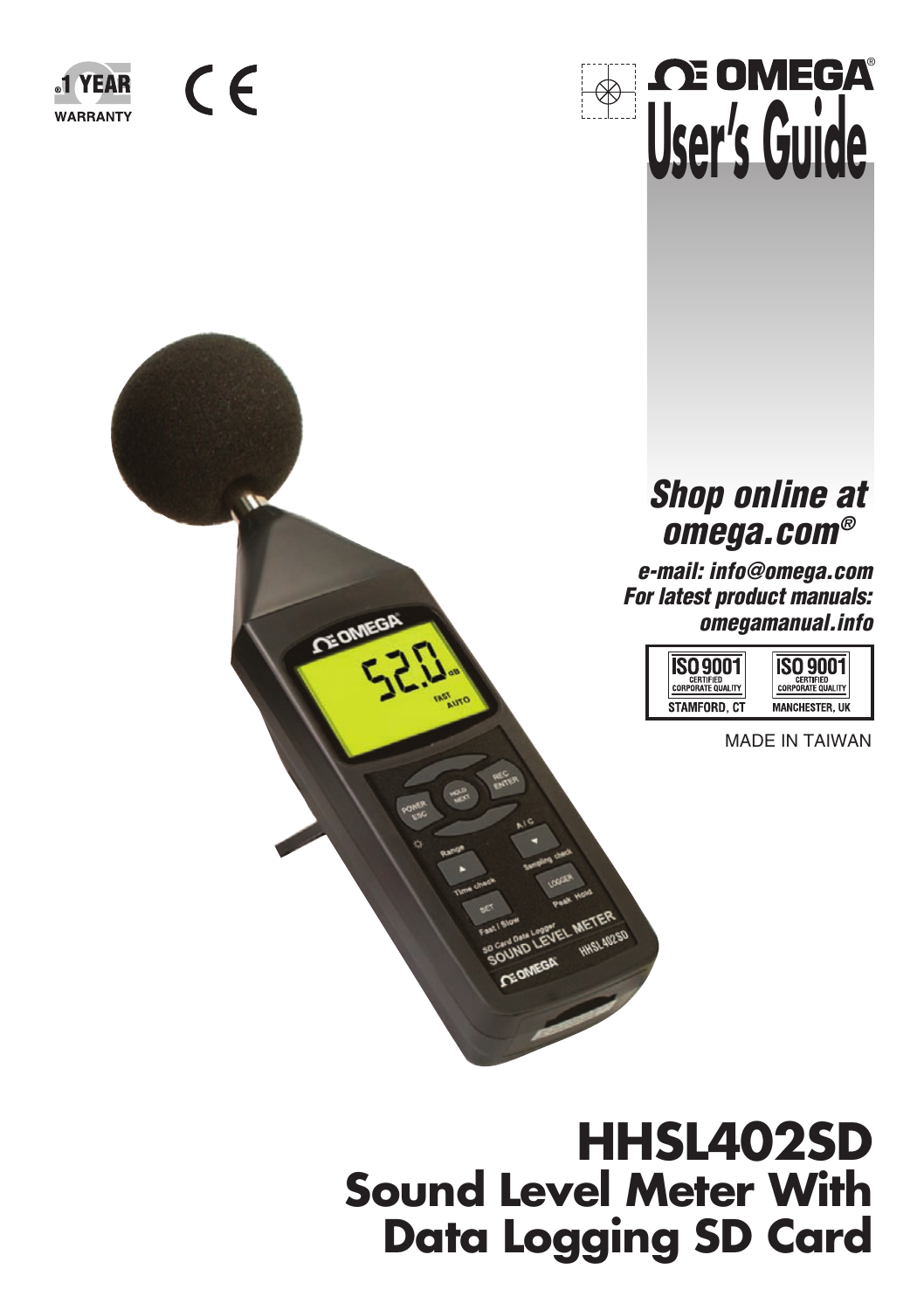# **OE OMEGA®**

**OMEGAnet<sup>®</sup> Online Service Internet e-mail<br>
omega.com Info@omega.com Info@omega.com omega.com info@omega.com**

#### **Servicing North America:**

| U.S.A.<br>ISO 9001 Certified                 | OMEGA Engineering, Inc.<br>One Omega Drive<br>P.O. Box 4047<br>Stamford, CT 06907-0047 USA<br>Toll-Free: 1-800-826-6342<br>FAX: (203) 359-7700                                         | TEL: (203) 359-1660<br>e-mail: info@omega.com          |  |
|----------------------------------------------|----------------------------------------------------------------------------------------------------------------------------------------------------------------------------------------|--------------------------------------------------------|--|
| Canada:                                      | 976 Bergar<br>Laval (Quebec), H7L 5A1 Canada<br>Toll-Free: 1-800-826-6342<br>TEL: (514) 856-6928<br>e-mail: info@omega.ca<br>FAX: (514) 856-6886                                       |                                                        |  |
|                                              | For immediate technical or application assistance:                                                                                                                                     |                                                        |  |
|                                              | U.S.A. and Canada: Sales Service: 1-800-826-6342/1-800-TC-OMEGA®<br>Customer Service: 1-800-622-2378 /1-800-622-BEST®<br>Engineering Service: 1-800-872-9436/1-800-USA-WHEN®           |                                                        |  |
| Mexico/<br>Latin America                     | En Español: 001 (203) 359-7803<br>info@omega.com.mx                                                                                                                                    | FAX: 001 (203) 359-7807<br>e-mail: espanol@omega.com   |  |
|                                              | <b>Servicing Europe:</b>                                                                                                                                                               |                                                        |  |
| Benelux:                                     | Managed by the United Kingdom Office<br>Toll-Free: 0800 099 3344<br>FAX: +31 20 643 46 43                                                                                              | TEL: +31 20 347 21 21<br>e-mail: sales@omegaeng.nl     |  |
| Czech Republic:                              | Frystatska 184<br>733 01 Karviná, Czech Republic<br>Toll-Free: 0800-1-66342<br>FAX: +420-59-6311114                                                                                    | TEL: +420-59-6311899<br>e-mail: info@omegashop.cz      |  |
| France:                                      | Managed by the United Kingdom Office<br>Toll-Free: 0800 466 342<br>FAX: +33 (0) 130 57 54 27                                                                                           | TEL: +33 (0) 161 37 29 00<br>e-mail: sales@omega.fr    |  |
| Germany/Austria:                             | Daimlerstrasse 26<br>D-75392 Deckenpfronn, Germany<br>Toll-Free: 0800 6397678<br>FAX: +49 (0) 7056 9398-29                                                                             | TEL: +49 (0) 7056 9398-0<br>e-mail: info@omega.de      |  |
| <b>United Kingdom:</b><br>ISO 9001 Certified | OMEGA Engineering Ltd.<br>One Omega Drive, River Bend Technology Centre, Northbank<br>Irlam, Manchester M44 5BD United Kingdom<br>Toll-Free: 0800-488-488<br>FAX: +44 (0) 161 777-6622 | TEL: +44 (0) 161 777-6611<br>e-mail: sales@omega.co.uk |  |

It is the policy of OMEGA Engineering, Inc. to comply with all worldwide safety and EMC/EMI regulations that apply. OMEGA is constantly pursuing certification of its products to the European New Approach Directives. OMEGA will add the CE mark to every appropriate device upon certification.

The information contained in this document is believed to be correct, but OMEGA accepts no liability for any errors it contains, and reserves the right to alter specifications without notice.

**WARNING:** These products are not designed for use in, and should not be used for, human applications.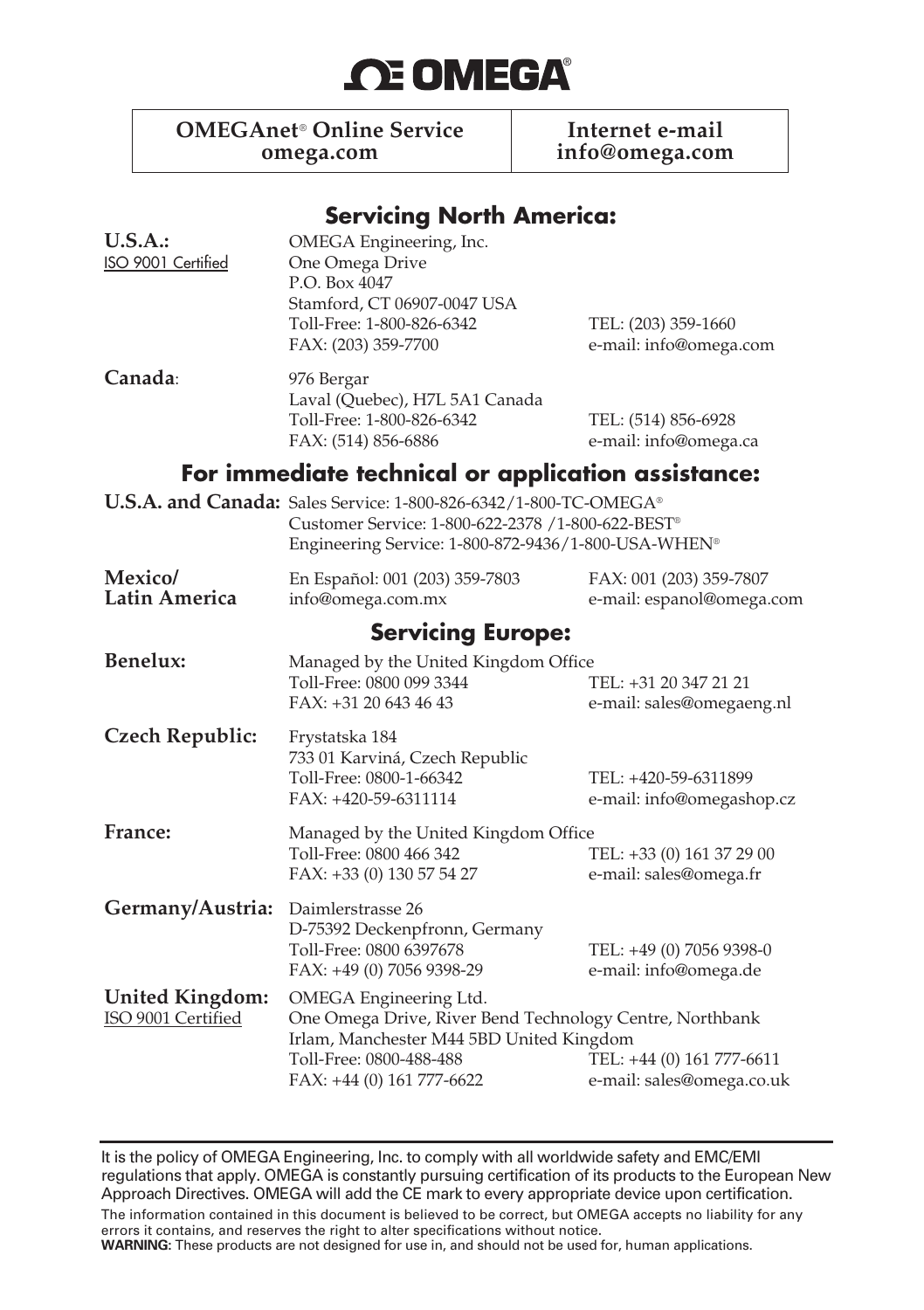# TABLE OF CONTENTS

| Calibrating the Meter $6-7$                                                                                          |
|----------------------------------------------------------------------------------------------------------------------|
|                                                                                                                      |
| Holding and Storing Measurements 8                                                                                   |
| Automatic vs. Manual Datalogging  8-9                                                                                |
| <b>Transferring Data from the SD Card</b><br>to a Computer $\ldots \ldots \ldots \ldots \ldots \ldots \ldots \ldots$ |
|                                                                                                                      |
| Maintenance Tips  11                                                                                                 |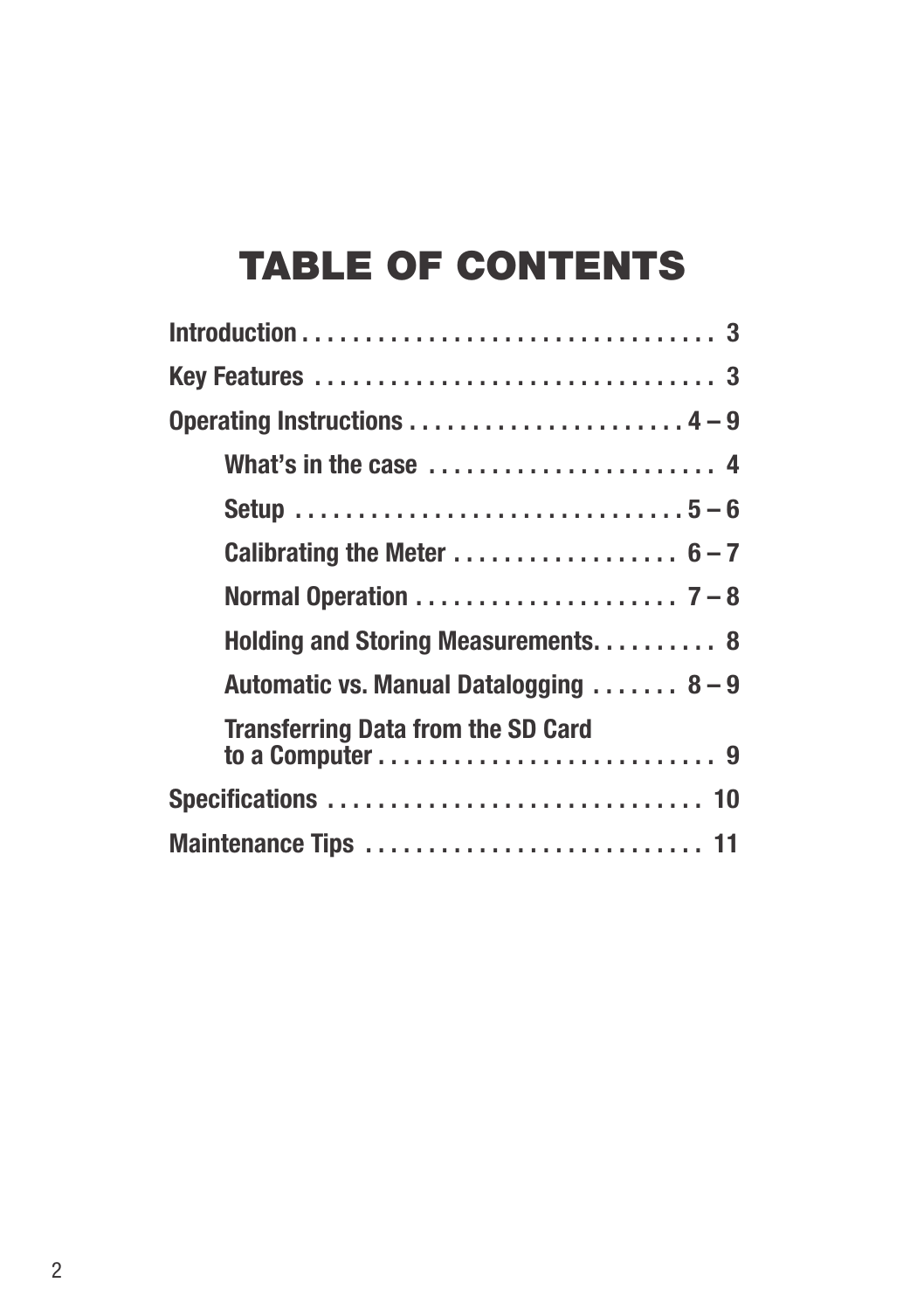# **INTRODUCTION**

Thank you for purchasing General Tools & Instruments' HHSL402SD Sound Level Meter with Datalogging SD Card. Please read this user's manual carefully and thoroughly before using the instrument.

The HHSL402SD is a general-purpose handheld instrument that measures the noise level of an environment or the sound level produced by a piece of machinery. Using an integrated 0.5 in. condenser microphone, the meter can measure sound levels from 30 to 130 dB with a resolution of 0.1 dB and show the results on a front-panel liquid-crystal display.

Several features and capabilities enhance the meter's versatility. Among them are autoranging, the ability to hold readings and display maximum and minimum readings, and user-settable measurement parameters such as frequency weighting (using the "A" and "C" standards) and time weighting (fast or slow). The HHSL402SD can be calibrated by an optional laboratory instrument.

Because it is microprocessor-based, the HHSL402SD can make full use of the portability, reliability and large storage capacities that SD memory cards offer. Measurements can be made automatically at any sampling rate between one second and one hour. After timestamping and storing the measurements on an SD card plugged into the instrument (a process called datalogging), the user can remove the card and plug it into to a laptop or desktop computer either directly or via a USB card reader. The data logs are stored on the card as files with the .xls extension, which can be opened by Microsoft's Excel application.

The HHSL402SD has a backlit 2-1/2 in. diagonal display and is powered by six "AA" Alkaline batteries or an optional 9V AC/DC adapter.

# **KEY FEATURES**

- Measures sound levels of machinery or an environment
- Big (2.5 in. diagonal) front-panel green backlit LCD is easy to read
- Makes measurements in autoranging mode or within a manually settable range
- Displays maximum and minimum readings and holds any reading
- Performs automatic datalogging at sampling time settable from 1 second to 9 hours
- Also supports manual logging and changing of card storage location
- Outputs Excel-compatible data logs
- Accepts SD memory cards of up to 16 GB capacity
- Auto power off function
- Powered by six "AA" batteries or optional 9V AC/DC adapter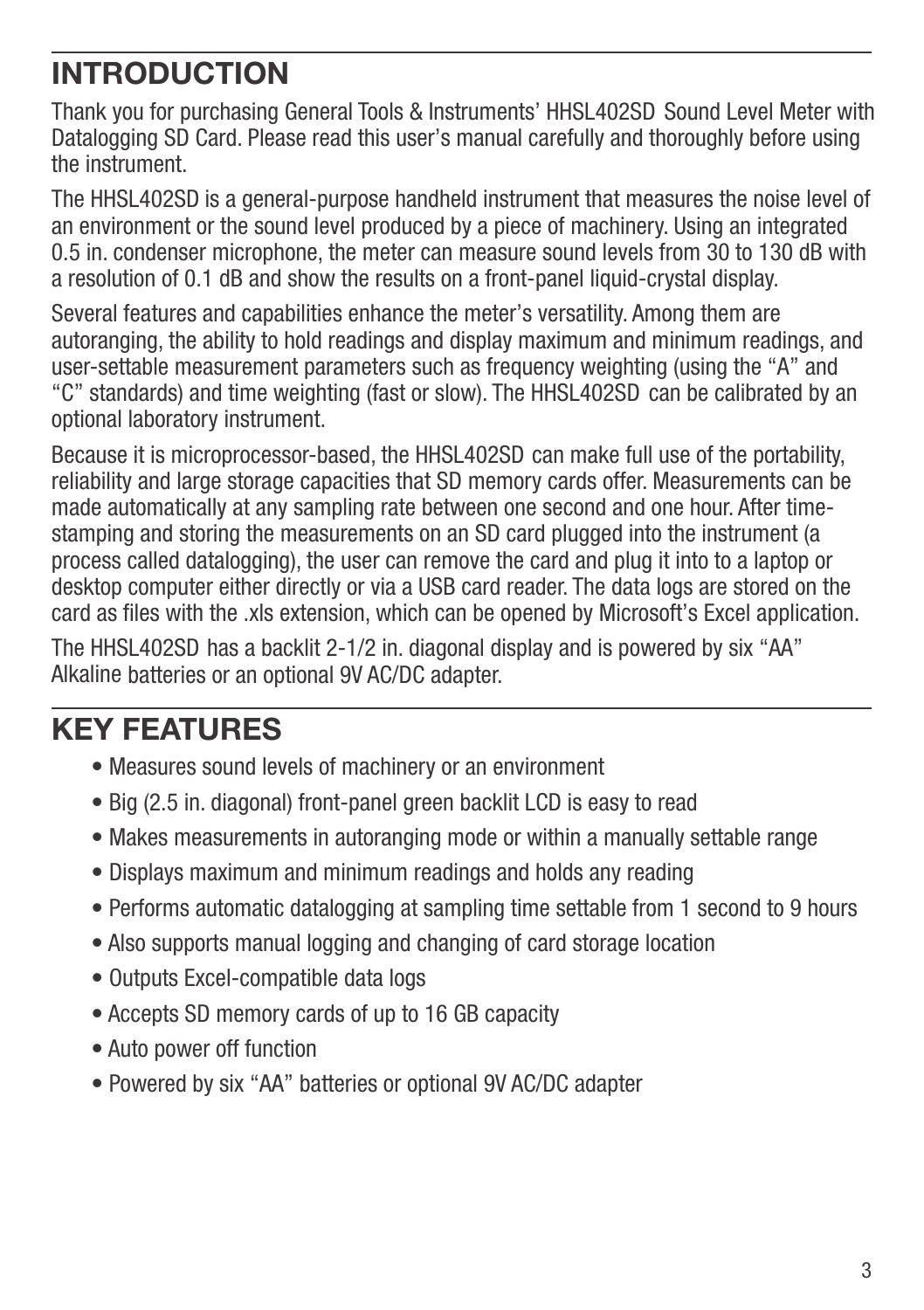# **OPERATING INSTRUCTIONS**

#### *WHAT'S IN THE CASE*

The HHSL402SD comes fully assembled in a hard carrying case along with a sound wind shield ball, a 2 GB SD memory card and this user's manual.

Figure 1 shows all of the controls and indicators on the front, right side, back and bottom of the HHSL402SD. Familiarize yourself with the positions and functions of these controls, indicators and connectors before moving on to the setup procedure.



#### **Fig. 1. The HHSL402SD's controls and indicators and other physical features**

- 1-1 Liquid-crystal display
- 1-2 POWER/ESC button
- 1-3 HOLD/NEXT button
- 1-4 REC/ENTER button
- 1-5  $\triangle$  button
- 1-6  $\nabla$  button
- 1-7 SET button
- 1-8 LOGGER button
- 1-9 Microphone
- 1-10 AC output terminal
- 1-11 Calibration screw
- 1-12 RS-232 output jack
- 1-13 Socket for 9VDC AC adapter
- 1-14 Tripod attachment nut
- 1-15 Battery compartment cover screws
- 1-16 Kickstand
- 1-17 Battery compartment cover
- 1-18 SD card socket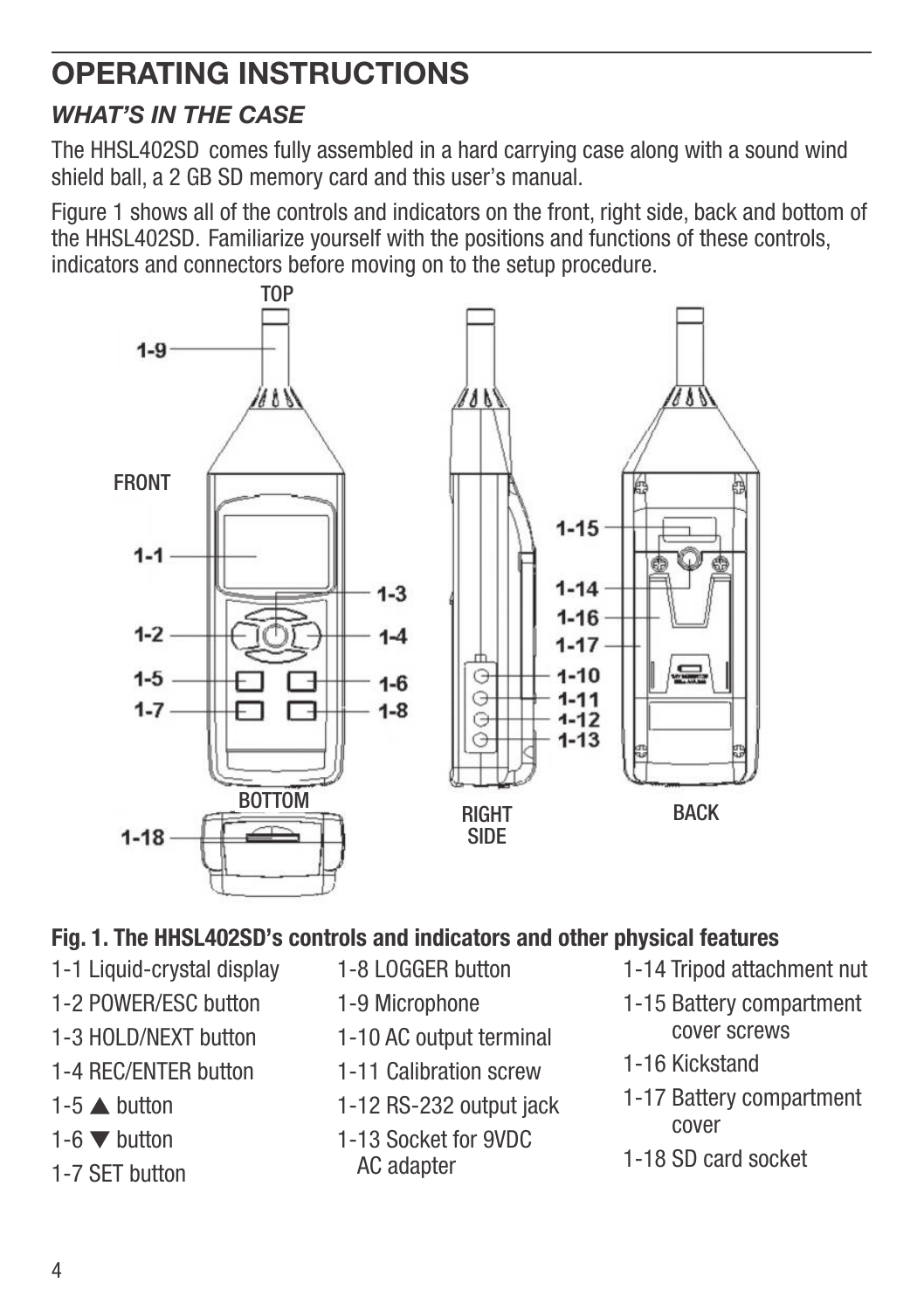#### *SETUP*

**1. Choose the power source.** Before using the HHSL402SD, be sure it is powered by fresh batteries or an optional 9VDC AC adapter plugged into the bottom jack on its right side (callout 1-13).

To remove the battery compartment cover (callout 1-17), remove the two screws holding it in place (callout 1-15). Then install six "AA" batteries in the correct orientation, using the polarity marks on the inside of the compartment as a guide. Replace the cover by replacing the two screws.

**2. Install an SD card**. To prepare for setup, also install the supplied 2 GB SD memory card or another card with a capacity from 1 GB to 16 GB in the socket on the bottom of the meter (callout 1-18). When installing the card, make sure its gold contacts are facing front and push the card into the socket until you hear a click. To remove the card, push it in until you hear a click and the card pops out.

Now power on the instrument by pressing the POWER/ESC button (callout 1-2) to generate a short beep. (To power off the HHSL402SD, press the POWER button and hold it until the instrument responds with a long beep.)

When the meter powers on, a series of transient startup screens will briefly appear. Once the display has stabilized, perform the following six setup steps in the order presented.

**3. Set the date and time**. Press the SET ▼ button (callout 1-5) and hold it for at least five seconds, until the word "dAtE" appears in the center of the display y, along with the flashing value "00.00.00" at the lower left, above "yy.mm.dd".

Set the current year by pressing the  $\nabla$  or  $\triangle$  button repeatedly until the correct value appears above "yy". Quickly (within three seconds), press the REC/ENTER button to store the setting. The next screen that appears will have the value above "mm" flashing. Use the  $\blacktriangledown$  or  $\blacktriangle$  button to navigate to the current month and press the REC/ENTER button to store the setting. When the next screen flashes the value above "dd", again use the  $\blacktriangledown$  or  $\blacktriangle$ button to navigate to the current day and press the REC/ENTER button to store the setting.

(If you press buttons too slowly in setup mode, the screen will revert to the normal display. To return to the setup sequence, press and hold the SET button again. To move ahead to the next field in the sequence or to the next parameter, press the HOLD/NEXT button.)

Once you have set the date, the display will prompt you to set the hour, minute and second of the current time. Again use the  $\blacktriangledown$  or  $\blacktriangle$  button to navigate to the correct values, and the REC/ENTER button to store the settings.

**4. Choose a decimal point or comma** to represent the decimal division between integers and fractions (for example, American-style 20.88 vs. European-style 20,88). Once you have set the date and time, the display will show the word "bASIC" above the phrase "dEC". Press the  $\nabla$  or  $\blacktriangle$  button to make "bASIC" (American style) or "Euro" appear in the upper display, as desired. Press the REC/ENTER button to store the selection as the default.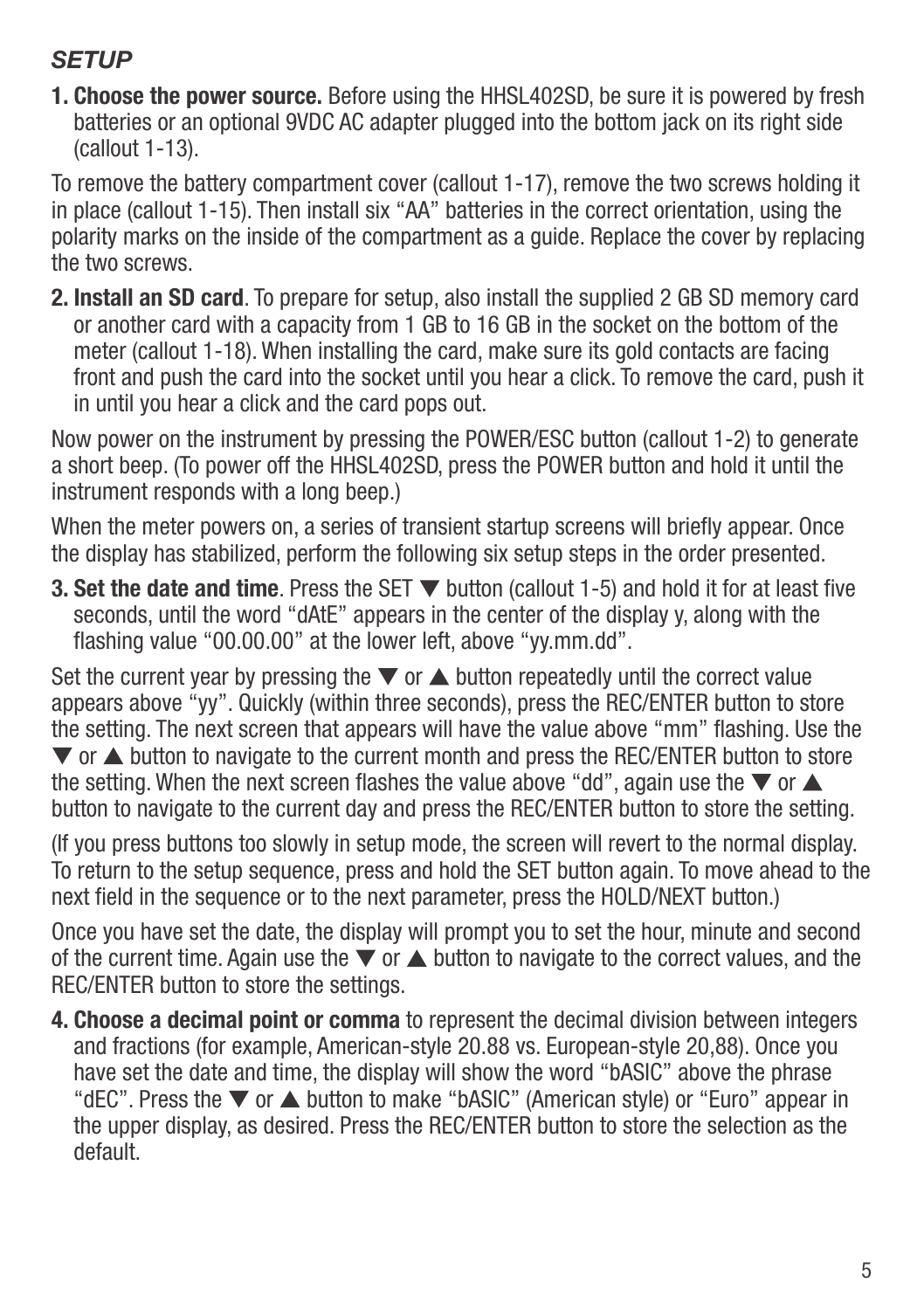- **5. Enable or disable auto power off**. Once the format of decimal point divisions has been set and stored, the display will show the word "yES' over the term "PoFF". Press the  $\blacktriangledown$ or  $\triangle$  button until the desired automatic power off management scheme ("vES" for enable; "no" for disable) is displayed. Press the REC/ENTER button to store the selection. If enabled, the power off function shuts off the HHSL402SD after a period of inactivity of ten minutes.
- **6. Enable or disable the beeper**. Once the auto power off function has been enabled or disabled, the display will show the word "yES" over the word "bEEP". Press the  $\blacktriangledown$ button until the desired setting ("yES" or "no") is displayed, and then press the REC/ENTER button to store the selection as the default.
- **7. Set the datalogging sampling time**. Once the beeper has been enabled or disabled, the display will show a value above the letters "SP-t". Press the  $\blacktriangledown$  or  $\blacktriangle$  button to decrease or increase the value until the desired sampling time appears above "SP-t". The options are 0, 1, 2, 5, 10, 30, 60, 120, 300, 600, 1800 and 3600 seconds (0 seconds to 1 hour).
- **8. Format the SD card**. Once the sampling time has been set and stored, the term "Sd-F" will appear in the lower half of the display. Press the REC/ENTER button.

Pressing the REC/ENTER button causes the word "no" or "vES" to appear over the term "Sd-F". Press the  $\nabla$  button to make a selection. Choose "yES" whenever a new SD card is being used, or when a used card is being repurposed (from use with another SD card instrument or a camera, for example) and all data on it is to be erased. Choose "no" to preserve any data on a card previously used with this instrument.

If you choose "yES", after you press the REC/ENTER button the instrument will prompt you to confirm that decision by displaying the term "Ent" below "yES" and sounding three beeps. To confirm that you want to begin the erasure/formatting procedure, press the REC/ENTER button. "Ent" will then flash several times and the instrument will sound another three beeps to confirm that the SD card has been erased and formatted.

Once the SD card has been formatted (or not), the display will then either return to the first of the six steps in the setup sequence—setting the current date and time—or show the term "ESC". If "ESC" appears, press the POWER/ESC button to exit the setup procedure and enter normal operating mode.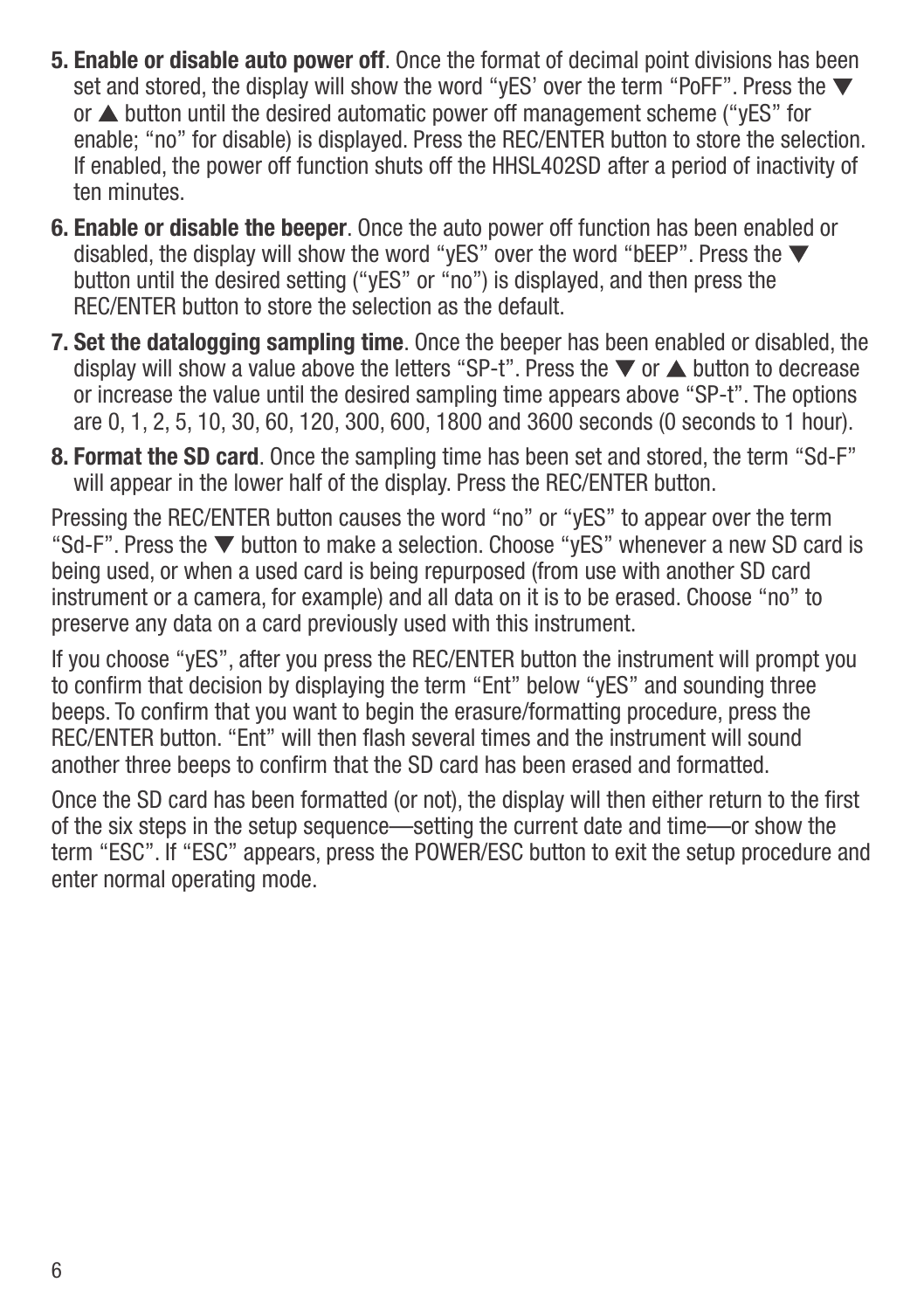#### *NORMAL OPERATION*

To prepare to make sound level measurements, power on the HHSL402SD and make sure an SD card is firmly seated in the socket on the bottom of the meter. The meter's default settings are auto ranging on (enabling measurements from 30 to 130 dB), "A" frequency weighting and fast time weighting. Accordingly, when the meter is powered on the display will show the following: "A. Fast Auto ". Following are procedures for changing each of these parameters to suit the application.

If you already know that the volume of the machinery or environment you are measuring is within a limited range, you may want to exit autoranging mode (the meter's default setting) and manually enter and use a specific measurement range.

**1. To use a specific measurement range**, press the  $\triangle$  button (which has the word "Range" stenciled above it) once. The display will then show the first of the three range options: "30 – 80" (representing a full-scale range of 30 to 80 dB). Press the  $\triangle$  button again and the display will show the second option: " $50 - 100$ ". Press the  $\blacktriangle$  button again and the display will show the third option: "80 – 130". Press the REC/ENTER button to select and store this range.

The shape of the "A" frequency weighting curve simulates the response of the human ear, and is therefore the better choice for measuring the sound level of an environment. By comparison, the "C" weighting curve is flatter, and is therefore better for measuring the sound level of a piece of machinery.

**2. To switch from "A" frequency weighting (the meter's default setting) to "C" weighting**, press the  $\triangle$  button (which has the term "A/C" stenciled above it). Then press either the  $\blacktriangledown$  or  $\blacktriangle$  button until the display shows the term "C. Fast. Manual" or "C. Fast. Auto". Finally, press the REC/ENTER button to select and store "C" weighting as the temporary default.

The third sound measurement parameter you can change is the meter's response time. Fast time weighting, with a response time of 200 ms, simulates the response time of the human ear and is better for measuring the volume of singular events. Slow weighting, with a response time of 500 ms, is a better choice when you wish to measure the average sound level that an ongoing process (such as the vibration of a machine) produces over time.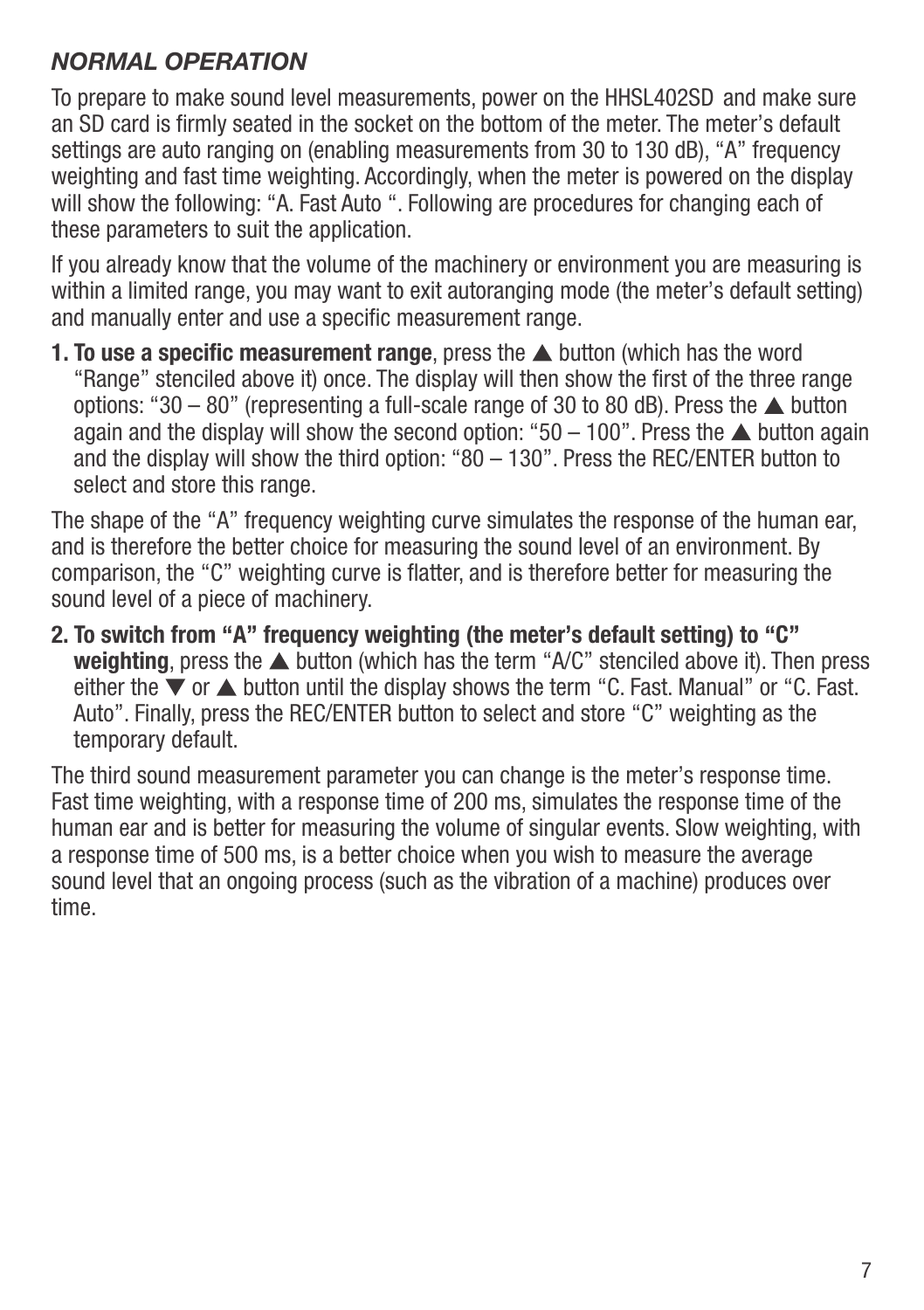**3. To switch from fast time weighting (the meter's default setting) to slow time weighting**, press the SET button, which has the term "Fast/slow" stenciled below it. Press either the  $\nabla$  or  $\triangle$  button until the word "SLOW" appears on the display. Press the REC/ENTER button to select and store this setting as the temporary default.

Once you have set these three parameters (or kept the meter's default settings), you are ready to make sound level measurements.

**4. To make a sound level measurement**, point the condenser microphone at the top of the meter in the direction of the sound source. The display will show its volume, in dB units.

Whenever the meter is in measurement mode, you can turn off the backlight (which is on by default) by briefly pressing (but not holding) the POWER/ESC button. To reactivate the backlight, briefly press the button again.

#### *HOLDING AND STORING MEASUREMENTS*

- **1. To hold a measured value**, press the HOLD/NEXT button during the measurement. Doing so will cause the word "HOLD" to appear at the top of the display. Pressing the HOLD/NEXT button again releases the hold.
- **2. To record and recall readings**, press the REC/ENTER button while making measure ments. This will make the term "REC" appear at the top of the display. Pressing the REC/ENTER button again, briefly, will make the term "MAX" appear to the right of "REC" and switch the display to the maximum value stored in memory during the last recording session. Pressing the REC/ENTER button again, briefly, will make the term "MIN" appear to the right of "REC" and switch the display to the minimum value stored during the last session.
- **3. To hold a maximum reading**, press the LOGGER button (which has the words "Peak Hold" stenciled below it) while in recording mode. To release the hold, press the LOGGER button again.
- **4. To exit recording mode**, press the REC/ENTER button and hold it for at least three seconds, until the term "REC" disappears from the top line of the display. The display will then revert to showing the current reading.

### *AUTOMATIC VS. MANUAL DATALOGGING*

The HHSL402SD can automatically log data at a user-selected sampling period from 1 second 3,600 seconds (one hour). To view the sampling time that the instrument has been set up to use, press the  $\nabla$  button (which has the words "Sampling check" stenciled below it) once. To change the sampling time, perform Step 7 of the setup procedure.

- **1. To start automatic datalogging**, press the REC/ENTER button once. The top line of the display will show the term "REC". Pressing the LOGGER button at this point will make REC flash and add the flashing term "LOGGER" at the top right of the display. This indicates that the instrument is currently storing measured values and their time stamps in memory.
- **2. To pause automatic datalogging**, press the LOGGER button once; this action makes the flashing term "LOGGER" disappear from the top right of the display and changes the term "REC" from flashing to constant. Pressing the LOGGER button again resumes automatic datalogging. 8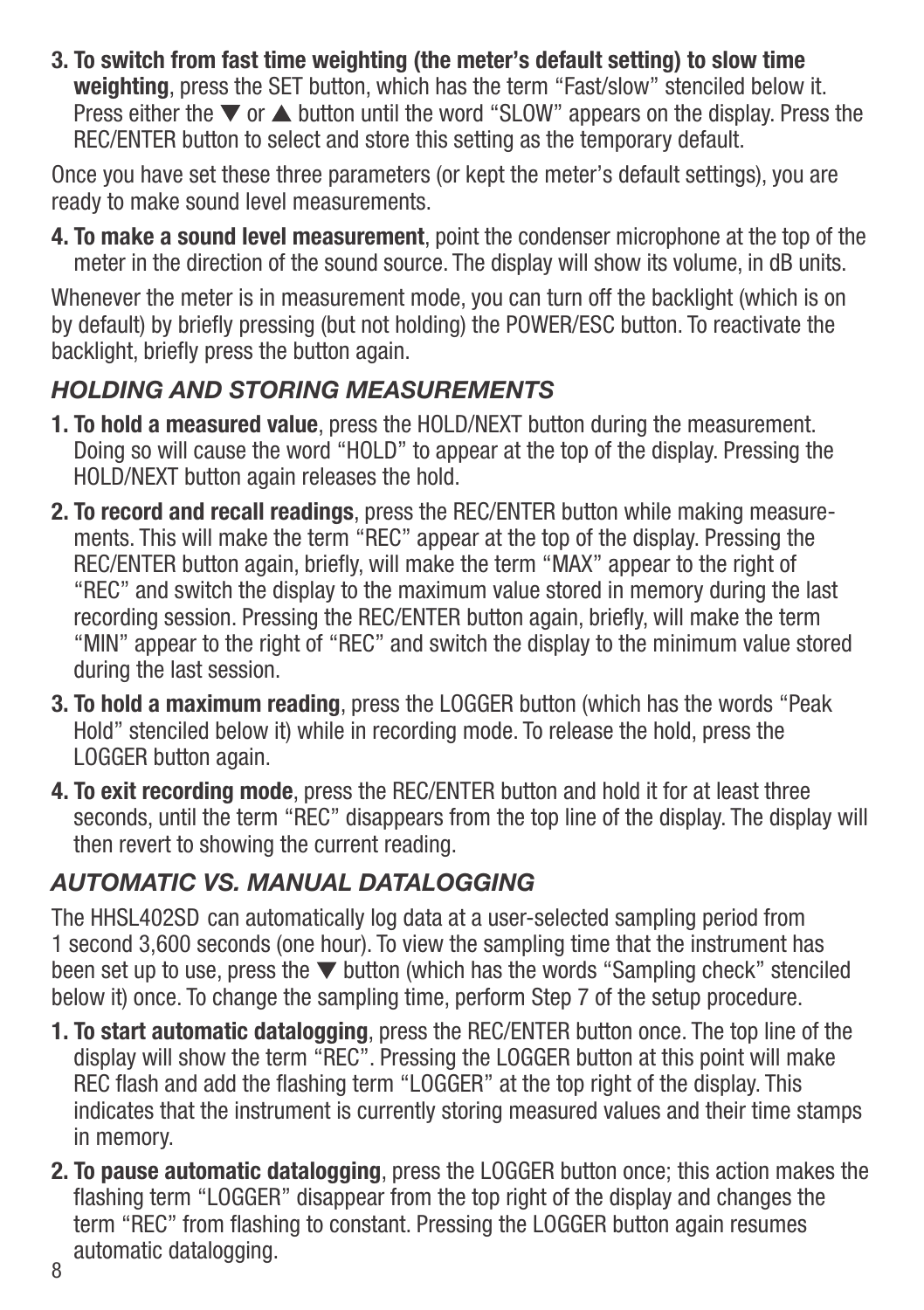- **3. To end automatic datalogging**, press the REC/ENTER button and hold it for at least two seconds. This action causes the "REC" message to disappear.
- **4. To log data manually**, set the sampling time to zero using Step 7 of the setup procedure. Then press the REC/ENTER button once. The display will show the term "REC" on the top line, a value in the middle, and below it the letter "P" on the left and a number from 1 to 99 on the same line to the right. The number indicates the position on the SD card that will be used to store manually logged data.

Now press the LOGGER button. This will cause the beeper to sound and the term "LOGGER" to briefly appear at the upper right of the display. As in automatic datalogging mode, in this mode the instrument is storing measurements and their time stamps on the SD card.

In manual datalogging mode, however, measurements are being stored continuously (with a sampling time of zero), and their locations on the card can be changed.

- **5. To change the storage location** of manually logged data, press the  $\blacktriangledown$  button once; this causes the "P" to disappear from the left side of the display and the value on its line to begin flashing. Once the flashing begins, you can use the  $\blacktriangledown$  and  $\blacktriangle$  buttons to change the flashing value to any number between 1 and 99. Once you have chosen the storage location, press the REC/ENTER button to save the setting. This causes the value to stop flashing and the "P" to return.
- **6. To end manual datalogging**, press the REC/ENTER button and hold it for at least three seconds. This action causes the "REC" message to disappear from the top line of the display.

#### *TRANSFERRING DATA FROM THE SD CARD TO A COMPUTER*

After automatic or manual datalogging of measurements, remove the SD card from the meter and plug it into your computer either directly (if it has an SD card slot) or through an SD card reader.

Because the files containing time-stamped data logs have the file extension .xls, they open in Microsoft's Excel application. Figures 2 and 3 show kinds of Excel presentations: a dataonly screen and a graphics-only screen.

| A <sub>1</sub> |           |            | $f_x$    | Place     |         |  |
|----------------|-----------|------------|----------|-----------|---------|--|
|                | Α         | B          | $\Gamma$ | D         | E       |  |
| 1              | Place     | Date       | Time     | Value     | Unit    |  |
| $\overline{c}$ |           | 2009/10/16 | 16:47:05 | $60.8$ dB |         |  |
| 3              | 2         | 2009/10/16 | 16:47:07 | 66.9 dB   |         |  |
| $\overline{4}$ | 3         | 2009/10/16 | 16:47:09 | 68.8 dB   |         |  |
| 5              | 4         | 2009/10/16 | 16:47:11 | 71dB      |         |  |
| 6              | 5         | 2009/10/16 | 16:47:13 |           | 82.3 dB |  |
| 7              | 6         | 2009/10/16 | 16:47:15 |           | 92.3 dB |  |
| 8              | 7         | 2009/10/16 | 16:47:17 |           | 93.1 dB |  |
| 9              | 8         | 2009/10/16 | 16:47:19 |           | 93.1 dB |  |
| 10             | g         | 2009/10/16 | 16:47:21 | 89.8 dB   |         |  |
| 11             | 10        | 2009/10/16 | 16:47:23 | 90.2 dB   |         |  |
| 12             | 11        | 2009/10/16 | 16:47:25 | 89.9 dB   |         |  |
| 13             | $12^{12}$ | 2009/10/16 | 16:47:27 | 93.2 dB   |         |  |
| 14             | 13        | 2009/10/16 | 16:47:29 |           | 90.7 dB |  |
| 15             | 14        | 2009/10/16 | 16:47:31 | 82 dB     |         |  |
| 16             | 15        | 2009/10/16 | 16:47:33 |           | 86.2 dB |  |



**graphics-only screen**

**Fig. 2. Typical Excel data-only screen Fig. 3. Typical Excel**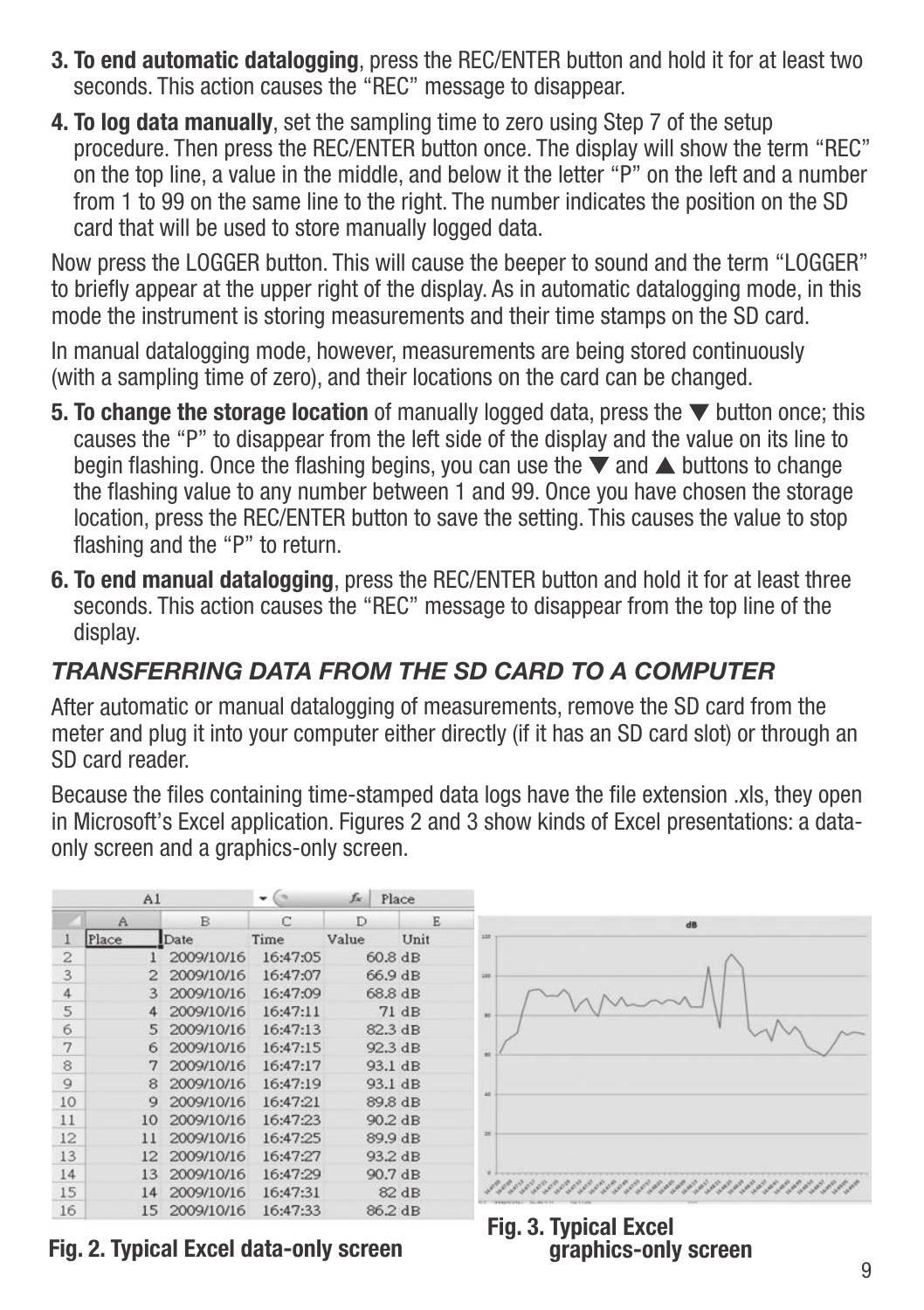## **SPECIFICATIONS**

| Embedded microcontroller      | Custom one-chip LSI device                                                                                                                                                                                                            |
|-------------------------------|---------------------------------------------------------------------------------------------------------------------------------------------------------------------------------------------------------------------------------------|
| Display type                  | Liquid-crystal with green backlight                                                                                                                                                                                                   |
| Display size                  | 2.05 x 1.5 in. (52 x 38mm)                                                                                                                                                                                                            |
| Parameter measured            | dB                                                                                                                                                                                                                                    |
| Frequency range               | 31.5 Hz to 8 kHz                                                                                                                                                                                                                      |
| Measurement range             | 30 to 130 dB in autoranging mode; user can also select fixed<br>range of 30 to 80 dB, 50 to 100 dB, or 80 to 130 dB                                                                                                                   |
| <b>Measurement weighting</b>  | By frequency and time; frequency weighing uses<br>"A" or "C" standard; time weighting is fast or slow<br>(200 ms or 500 ms response time)                                                                                             |
| Measurement accuracy          | With "A" frequency weighting: $\pm 3.5$ dB @ 31.5 Hz,<br>$\pm$ 2. 5 dB @ 63 Hz, $\pm$ 2 dB @ 125 Hz, $\pm$ 1.9 dB @ 250 Hz,<br>$\pm 1.9$ dB @ 500 Hz, $\pm 1.4$ dB @ 1 kHz, $\pm 2.6$ dB @ 2 kHz,<br>±3.6 dB @ 4 kHz, ±5.6 dB @ 8 kHz |
| <b>Measurement resolution</b> | 0.1 dB                                                                                                                                                                                                                                |
| Sampling time options         | 0, 1, 2, 5, 10, 30, 60, 120, 300, 600, 1800 or 3600 seconds<br>(0 seconds to 1 hour)                                                                                                                                                  |
| Settable parameters           | Date, time, auto power off, beep sound, sampling time,<br>decimal point or comma decimal division, "A" or "C"<br>frequency weighting, fast or slow time weighting                                                                     |
| Storable/recallable readings  | Maximum, minimum                                                                                                                                                                                                                      |
| SD card capacity              | 1 GB to 16 GB                                                                                                                                                                                                                         |
| Operating temperature         | 32° to 122°F (0° to 50°C)                                                                                                                                                                                                             |
| Operating relative humidity   | 0 to 85%                                                                                                                                                                                                                              |
| Power source                  | 6 Alkaline "AA" batteries or optional 9-VDC AC adapter                                                                                                                                                                                |
| Power consumption             | 8 mADC (normal operation, with backlight off and SD card not<br>saving data); 30 mADC with backlight on and card saving<br>data; 44 mADC with backlight on and card saving data                                                       |
| Dimensions of meter           | 9.65 x 2.68 x 1.77 in. (245 x 68 x 45mm)                                                                                                                                                                                              |
| Weight of meter               | 1.08 lb. (489g)                                                                                                                                                                                                                       |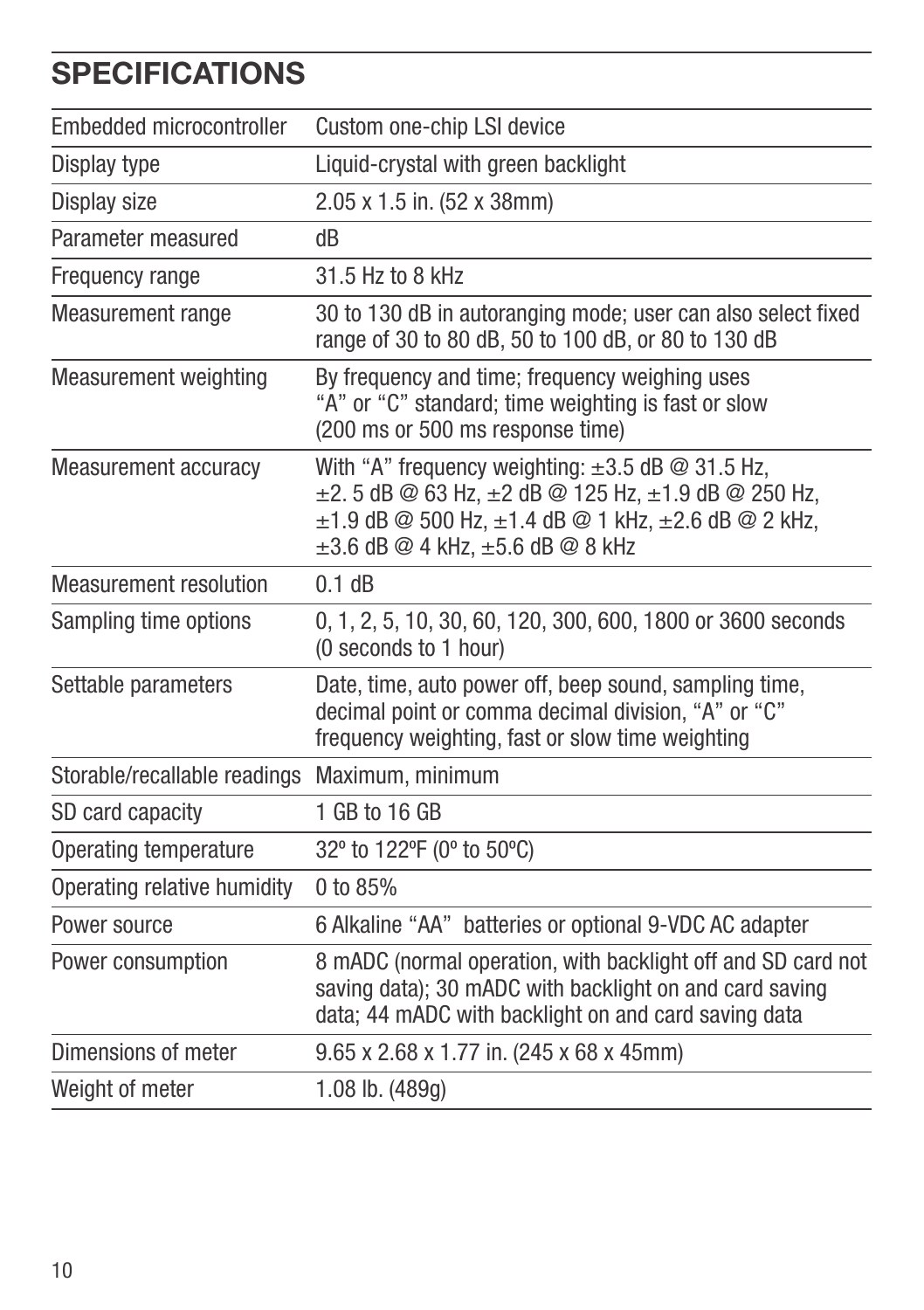### **MAINTENANCE TIPS**

When the icon  $\exists x$  appears in the left corner of the display, it's time to replace the six "AA" batteries that power the instrument (although measurements will remain valid for several hours after the low-battery indicator first appears). Replacing the batteries requires removing the two screws that hold the battery compartment cover in place, as explained in step 1 of the setup procedure . After inserting fresh batteries in the correct orientation, tighten the screws to secure the cover.

Remove the batteries when storing the meter for an extended period of time.

Do not drop or disassemble the meter or immerse it in water.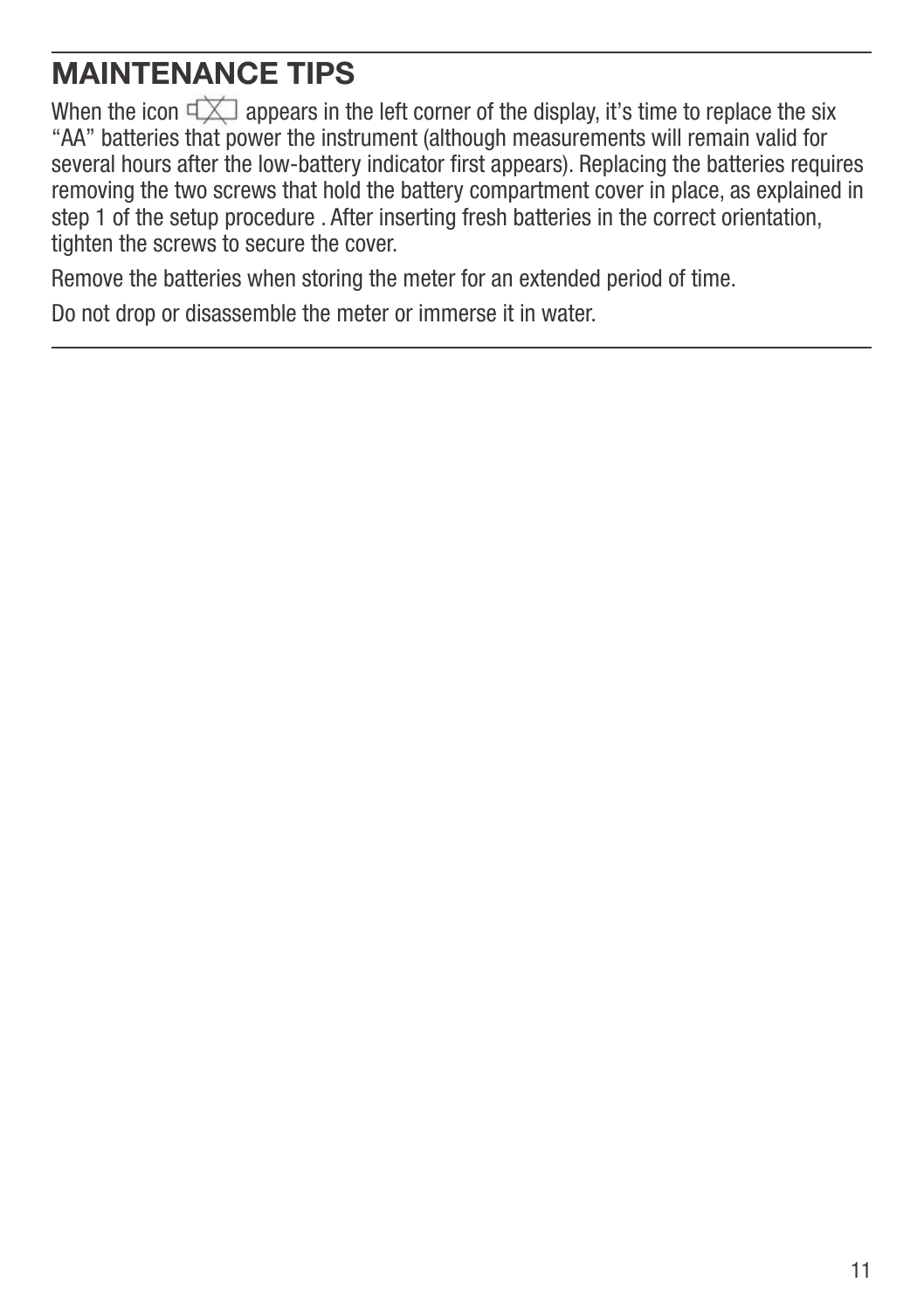#### **WARRANTY/DISCLAIMER**

OMEGA ENGINEERING, INC. warrants this unit to be free of defects in materials and workmanship for a period of **13 months** from date of purchase. OMEGA's WARRANTY adds an additional one (1) month grace period to the normal **one (1) year product warranty** to cover handling and shipping time. This ensures that OMEGA's customers receive maximum coverage on each product.

If the unit malfunctions, it must be returned to the factory for evaluation. OMEGA's Customer Service Department will issue an Authorized Return (AR) number immediately upon phone or written request. Upon examination by OMEGA, if the unit is found to be defective, it will be repaired or replaced at no charge. OMEGA's WARRANTY does not apply to defects resulting from any action of the purchaser, including but not limited to mishandling, improper interfacing, operation outside of design limits, improper repair, or unauthorized modification. This WARRANTY is VOID if the unit shows evidence of having been tampered with or shows evidence of having been damaged as a result of excessive corrosion; or current, heat, moisture or vibration; improper specification; misapplication; misuse or other operating conditions outside of OMEGA's control. Components in which wear is not warranted, include but are not limited to contact points, fuses, and triacs.

**OMEGA is pleased to offer suggestions on the use of its various products. However, OMEGA neither assumes responsibility for any omissions or errors nor assumes liability for any damages that result from the use of its products in accordance with information provided by OMEGA, either verbal or written. OMEGA warrants only that the parts manufactured by the company will be as specified and free of defects. OMEGA MAKES NO OTHER WARRANTIES OR REPRESENTATIONS OF ANY KIND WHATSOEVER, EXPRESSED OR IMPLIED, EXCEPT THAT OF TITLE, AND ALL IMPLIED WARRANTIES INCLUDING ANY WARRANTY OF MERCHANTABILITY AND FITNESS FOR A PARTICULAR PURPOSE ARE HEREBY DISCLAIMED. LIMITATION OF LIABILITY: The remedies of purchaser set forth herein are exclusive, and the total liability of OMEGA with respect to this order, whether based on contract, warranty, negligence, indemnification, strict liability or otherwise, shall not exceed the purchase price of the component upon which liability is based. In no event shall OMEGA be liable for consequential, incidental or special damages.**

CONDITIONS: Equipment sold by OMEGA is not intended to be used, nor shall it be used: (1) as a "Basic Component" under 10 CFR 21 (NRC), used in or with any nuclear installation or activity; or (2) in medical applications or used on humans. Should any Product(s) be used in or with any nuclear installation or activity, medical application, used on humans, or misused in any way, OMEGA assumes no responsibility as set forth in our basic WARRANTY/ DISCLAIMER language, and, additionally, purchaser will indemnify OMEGA and hold OMEGA harmless from any liability or damage whatsoever arising out of the use of the Product(s) in such a manner.

#### **RETURN REQUESTS/INQUIRIES**

Direct all warranty and repair requests/inquiries to the OMEGA Customer Service Department. BEFORE RETURNING ANY PRODUCT(S) TO OMEGA, PURCHASER MUST OBTAIN AN AUTHORIZED RETURN (AR) NUMBER FROM OMEGA'S CUSTOMER SERVICE DEPARTMENT (IN ORDER TO AVOID PROCESSING DELAYS). The assigned AR number should then be marked on the outside of the return package and on any correspondence.

The purchaser is responsible for shipping charges, freight, insurance and proper packaging to prevent breakage in transit.

FOR **WARRANTY** RETURNS, please have the | following information available BEFORE contacting OMEGA:

- 1. Purchase Order number under which the product was PURCHASED,
- 2. Model and serial number of the product under warranty, and
- 3. Repair instructions and/or specific problems relative to the product.

FOR **NON-WARRANTY** REPAIRS, consult OMEGA for current repair charges. Have the following information available BEFORE contacting OMEGA:

- 1. Purchase Order number to cover the COST of the repair,
- 2. Model and serial number of the product, and
- 3. Repair instructions and/or specific problems relative to the product.

OMEGA's policy is to make running changes, not model changes, whenever an improvement is possible. This affords our customers the latest in technology and engineering.

OMEGA is a registered trademark of OMEGA ENGINEERING, INC.

© Copyright 2011 OMEGA ENGINEERING, INC. All rights reserved. This document may not be copied, photocopied, reproduced, translated, or reduced to any electronic medium or machine-readable form, in whole or in part, without the prior written consent of OMEGA ENGINEERING, INC.